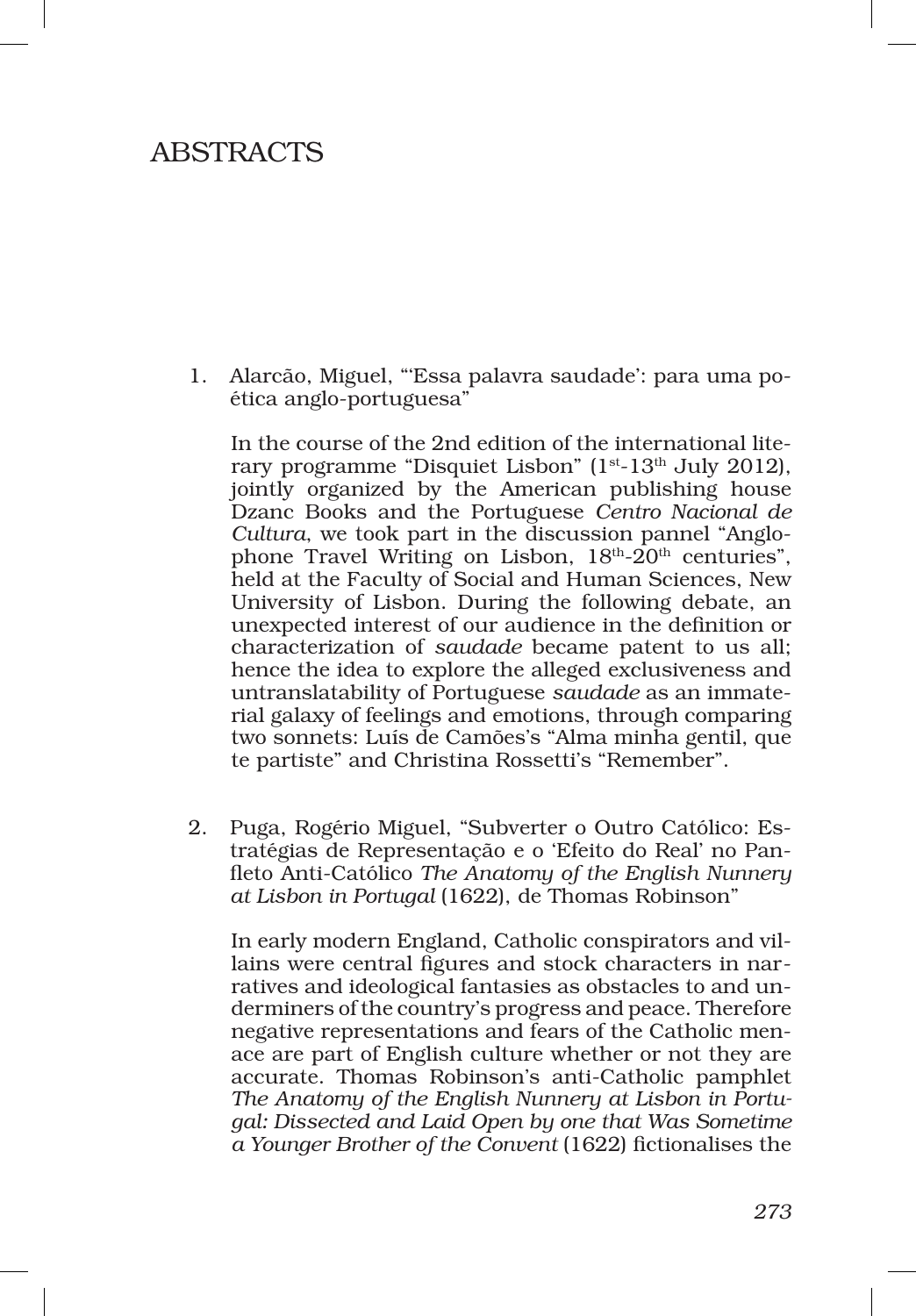Brigidine community that fled from England during the Reformation and established in Lisbon in 1594. This study analyses the rhetoric and literary devices – such as metaphors, comparisons, descriptions, the 'reality effect', and enumeration – the stereotypes and *topoi* used to subvert the convent as a Catholic institution and fictionalise its male and female residents as immoral and highly sexualised.

3. Castel‑Branco, Maria da Conceição Emiliano, "As Co‑ memorações, a Poesia e as Artes do Espectáculo por Ocasião do 350º Aniversário da Entrada em Londres da Rainha D. Catarina de Bragança pelo Rio Tamisa"

The study of two different issues concerning the presence of the Portuguese Princess Catherine of Braganza as Queen of England got intertwined, thus contributing to a deeper knowledge of a period in which the cultural ties between Portugal and England were straightened. The first point is directly connected to the recent celebration of the 350º anniversary of the arrival in London of Queen Catherine, consort of Charles II, and her first introduction to the people of London, a moment recorded as Aqua Triumphalis, a royal river pageant which took upon the river Thames 10,000 vessels in 1662. The arts and the poetry performed that day brought to mind a second point, such as the the existing literary texts in English referring to the Queen of England, which I had the opportunity to gather some years ago in an Anthology – *Antologia de Poemas Ingleses sobre D. Catarina de Bragança* – an annexed volume to my PhD thesis in 2005. This was the beginning of an investigation which is still in progress. In fact, contrarily to what some in‑ vestigators have affirmed and written there are reasons to emphasize the literary tradition connected to the passage of Queen Catherine of Braganza through the English Court, in the light of the eyes of poets and authors of the nation that received her as Queen. The Anthology is intended to be a pioneering contribution in the field of Anglo‑Portuguese Studies, bringing together for the first time  $17<sup>h</sup>$  century poems in English in which the dominant idea is the literary image of Queen Catherine of Braganza. Thus, a body of poetic texts which were dispersed – many of them unpublished in Portugal or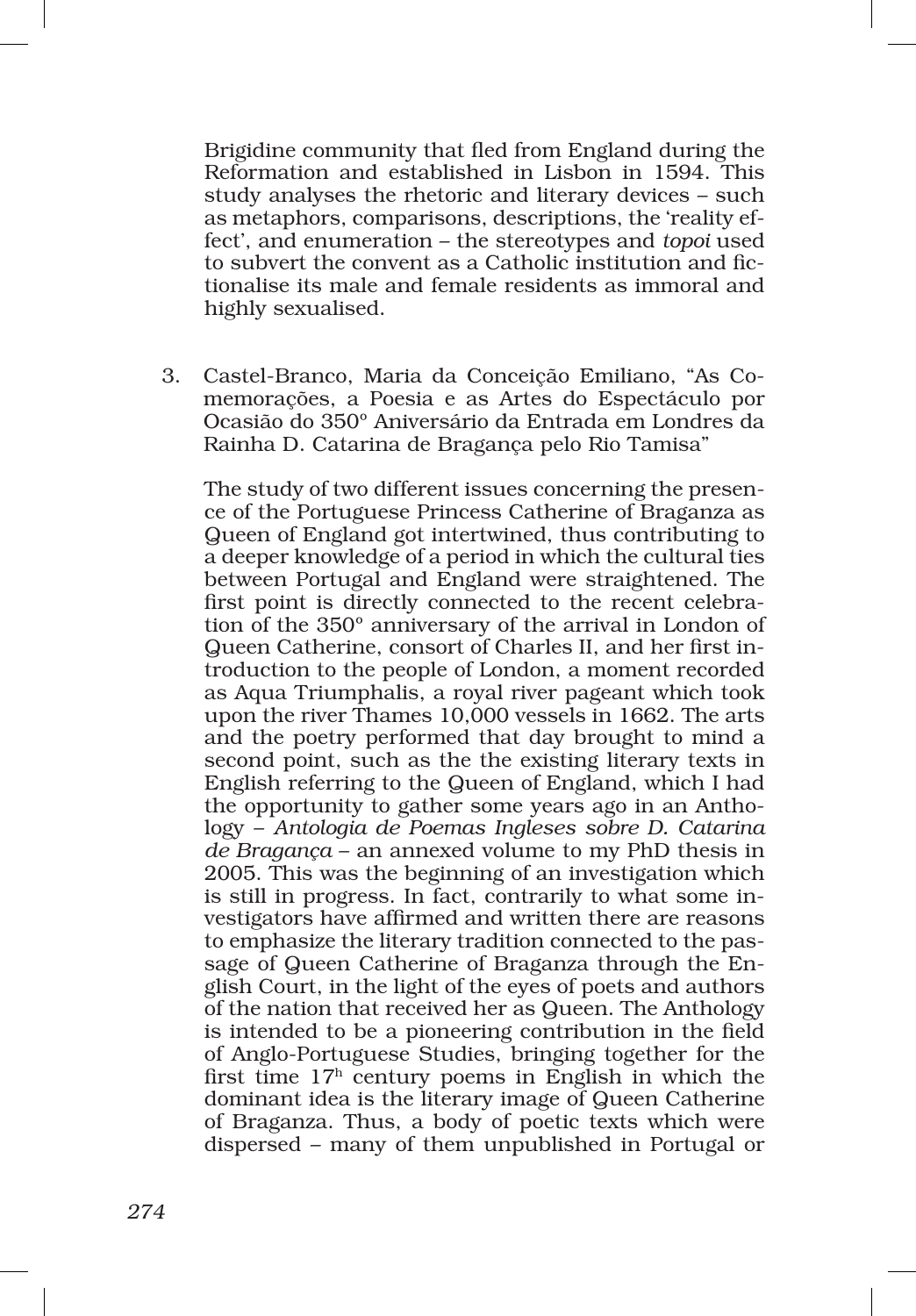known in England only in their first  $17<sup>th</sup>$  century edition – are easily accessible.

4. Major, Daniela, "A Intervenção do Marechal Beresford em Portugal – 1815‑1820"

William Beresford became Marshal of Portugal following the Napoleonic invasion of the Iberian Peninsula. He fought alongside the Duke of Wellington and was responsible for the organization and leadership of the Portuguese Army, participating in battles such as Albuera, Buçaco and Salamanca. This article attempts to explore his role in Portuguese politics between the years of 1815 and 1820 and aims to offer a new interpretation on this character by trying to reassess his importance in the context of 19th century Anglo‑Portuguese relations.

5. Pereira, Teresa, "The Peninsular War Revisited in the Portuguese Press: Images of Britain from the *Ultimatum*  to the Republic"

Adopting an Anglo‑Portuguese perspective, this paper will deal with the revisitations of the Peninsular War published throughout the year of 1890 and during the first centenary of the Napoleonic Invasions, in one of the most widely‑read periodicals of the time, *O Ociden‑ te*. This analysis of the image of Britain as portrayed in the Portuguese periodical press between 1890 and 1910 is based on a critical examination of two distinct groups of articles on the Peninsular War. Due to the temporal gap between them and of the political, social and economic context in which they were written and published, the texts offer contrasting images of Britain, revealing that they are, first and foremost, cultural artefacts which possess a propagandistic dimension.

6. Monteiro, George, "A Tale of Two Classics: Nineteenth‑ ‑Century American Translations of Eça de Queirós and Júlio Dinis"

Two major Portuguese novels of the nineteenth‑century were published in the United States in English-language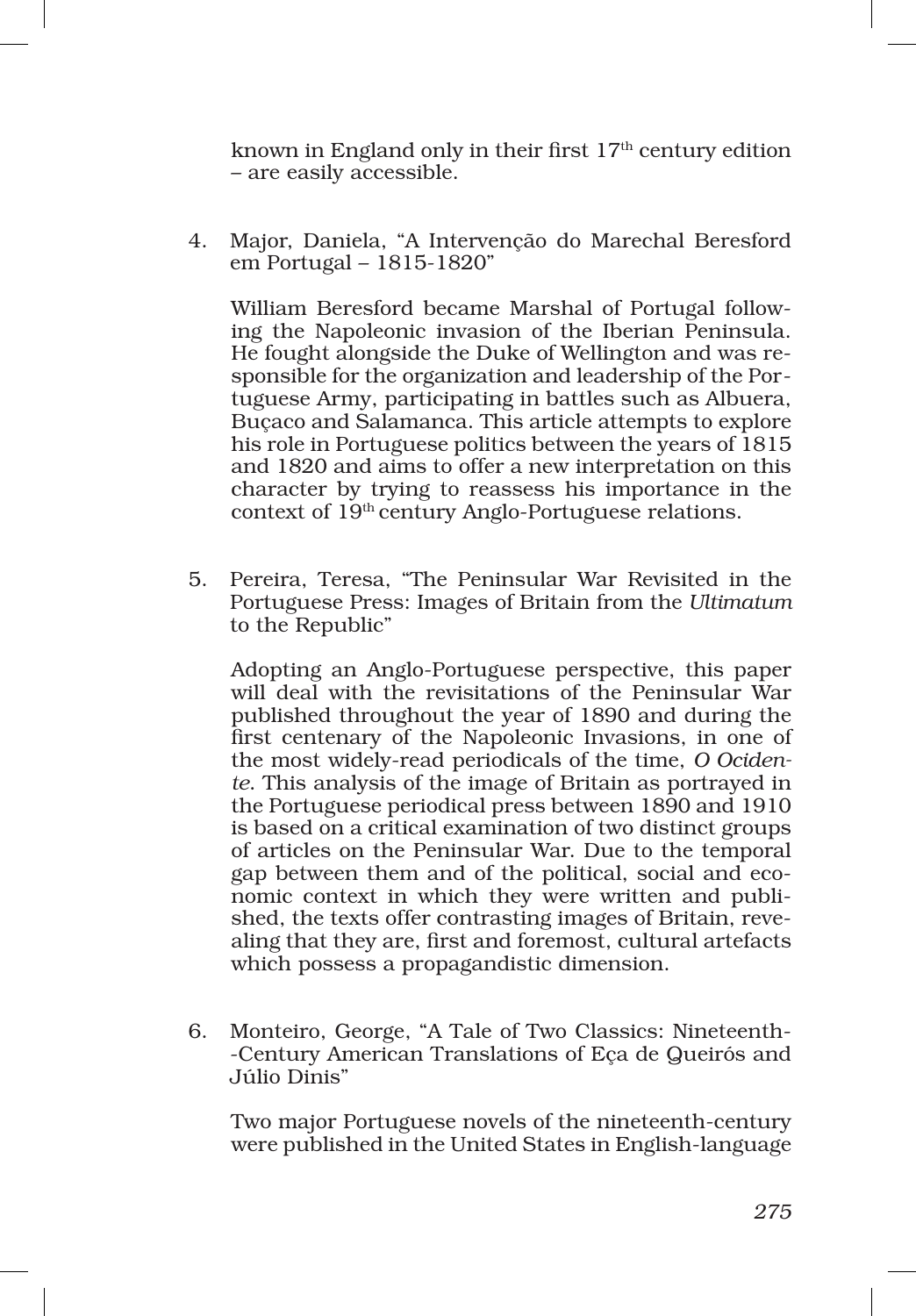translations: Eça de Queirós's *O Primo Basílio* and Jú‑ lio Dinis's *Os Fidalgos da Casa Mourisca*. Published in 1889 in Boston by the famed publisher Ticknor and Fields, Eça's novel was re‑titled *Dragon's Teeth* but wi‑ thout the author's name on the title‑page (the preface attributes the novel to Eça). The translation is by Mary J. Serrano. Dinis's novel was also published in Boston but by a different publisher. *The Fidalgos of the Casa Mourisca*, translated by Roxana L. Dabney, appeared in 1891. It was issued by the publisher D. Lothrop. Both novels were widely promoted and, in the main,

fairly well-received, though the failure of the D. Lothrop firm almost immediately upon the publication of *Fidal‑ gos* cut short its promotion and availability. *Dragon's Teeth*, which was also brought out in London, managed a second edition. Oswald Crawfurd's review of the Bri‑ tish imprint in *The Academy* on July 13, 1889 is reproduced in an appendix.

7. Ramos, Paulo Oliveira, "A *Society of Antiquaries of Lon‑ don*, Portugal e a Protecção do Património"

In April 1896 the Society of Antiquaries of London de‑ cided to inquire, through British Ambassadors and Ministers accredited to the various courts of Europe, on the legislation about protection of ancient monuments, on the composition of the authorities charged with the supervision of ancient buildings, and on the number of monuments subject to protection in those countries. A year later, the *Proceedings* of the Society published a short summary of the state of affairs in each country, Portugal being the only exception, as no answer had been received. Throughout this research, we have been able to trace that there was indeed a Portuguese reply, which had been written down on 15 July 1896 by José Leite de Vasconcelos. Unfortunately, it was never sent to London, where they awaited it.

8. Bello, Maria do Rosário Lupi e Miguel Alarcão, "Roy Campbell (1901‑1957): The Life, Times and Opinions of a South African 'Cowboer'"

1957, besides Queen Elizabeth II's state visit to Por‑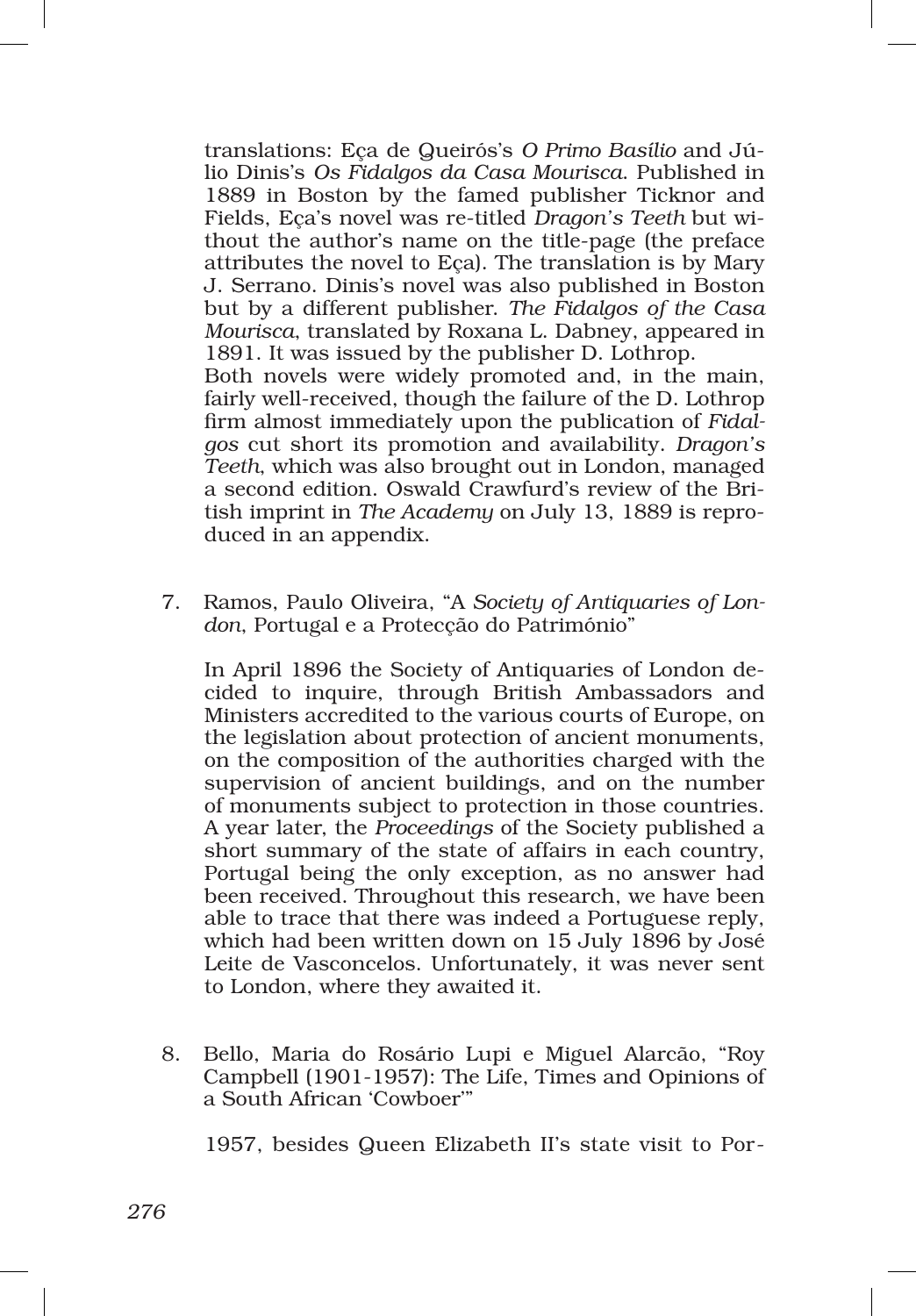tugal, would witness both the publication of *Portugal*  and Roy Campbell's untimely and tragic death, in a car accident near Setúbal. By that time, Roy had al‑ ready developed an evident empathy with our country and its people, customs and traditions, besides at‑ taining a considerable grasp of Portuguese language and literature, which enabled him to translate Camões (c.1524‑1580), Bocage (1765‑1805), Eça de Queirós (1845‑1900) and fellow countryman Fernando Pessoa (1888‑1935).

It was Roy Campbell's vivid imagination, backed by the depth of his literary knowledge, which lead to his profound feelings for Portuguese literature, history and culture. It is of course true that some of his opinions might today be considered excessive or at least controversial, but it is also fair to point out that Roy Campbell displays an incredible amount of detailed information on a very wide range of subjects. Apart from political considerations or aesthetic comments about his work as poet, translator and passionate lover of Lusitanian history and culture, he was undoubtedly a man of energy, creativity and taste for life, treasuring his own per‑ sonal freedom above all and always eager to know and love everything and everyone he met.

9. Gago, Dora, "Olhares 'cinematográficos' sobre Nova Iorque: a 'Big Apple' de Rodrigues Miguéis"

In this article we will discuss how the New York City is represented in the work of José Rodrigues Miguèis, particularly in the short story "Beleza Orgulhosa" (pre‑ sented *in the book Onde a noite se Acaba*), "Bowery 64" and "O conto feliz de Natal que não escrevi".

Thus, we will analyze the importance and the construction of cinematographic descriptions, configured with images and metaphors, as well as the establishment of diegetic and semantic relationships that enable the capture of several actions, similar to film sequences.

In short, we will try to understand how the visual elements, present in the words of this writer to describe New York City, show his deep humanism and, at the same time, are a vehicle to the image of the "other", through the placement of a process of alterity.